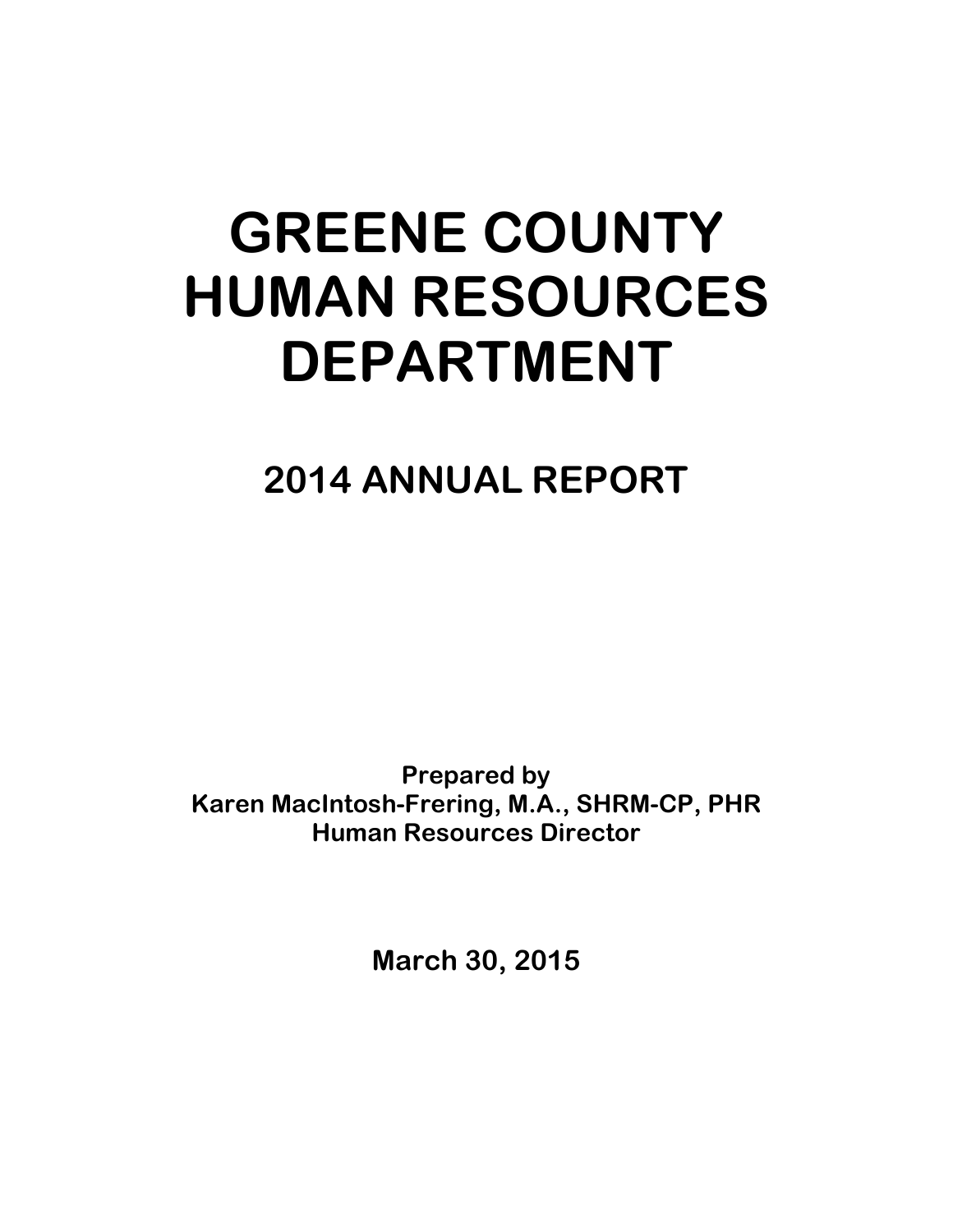# **GREENE COUNTY HUMAN RESOURCES DEPARTMENT**

Date: March 30, 2015

- To: Shaun Groden, County Administrator
- Cc: Greene County Legislators
- From: Karen MacIntosh-Frering Human Resources Director

#### Re: **2014 ANNUAL REPORT**

Health Care Reform and health insurance remained front and center for Human Resources (HR) staff in 2014. Keeping abreast of the Employer Shared Responsibility mandates of the Affordable Care Act (ACA), and planning and implementing a compliance strategy, were at the top of the HR Director's list of priorities for the year. In addition, a number of insurance plan changes that took effect on January 1st generated an onslaught of employee and retiree questions and concerns regarding coverage, medical billing, and related issues, and kept HR staff engaged through approximately the first quarter of the year.

Aside from the ACA and employee benefits matters, HR executed many diverse and interesting tasks in the areas of **staffing and employment**, **labor and employee relations**, and **training and staff development**. Our department of three is extremely proud of what was able to be achieved and is pleased to present this summary of activities and accomplishments for FY2014.

# **STAFFING AND EMPLOYMENT**

For the first time since 2011 there were no economic layoffs in Greene County Government. HR continued to monitor job vacancies that arose during the year due to retirements, resignations, or other reasons, in terms of whether the positions might be able to be filled by a laid off employee. Recall letters were mailed pursuant to the provisions of the applicable union contracts. In 2014, one employee was able to be recalled to a part-time position and then moved to fulltime status later in the year. By the end of 2014, a total of three employees remained on the recall list out of an original 26 people laid off across all employee groups since 2011. Two of the three will transition off the recall list in June 2015. HR and the Civil Service Department must continue monitoring the recall lists for up to four years following layoff pursuant to the provisions of each Collective Bargaining Agreement (CBA) and/or the Civil Service Rules and Regulations. (Note: Not all employees laid off are subject to recall.)

# **Personnel Changes**

HR continued to be busy with personnel changes in 2014, including new hires, rehires, retirements, resignations, terminations, and other job changes such as promotions, transfers, and changes in status. HR worked closely with department heads and the Civil Service Department to post, advertise, and fill vacancies in accordance with NYS Civil Service Law, Greene County Civil Service Rules and Regulations, and applicable provisions of the union contracts and County policies and procedures.

Not all job openings require paid advertisement. In most cases, we are required to post within an agency or on a county-wide basis first, or to refer to an existing eligibles list generated by Civil Service examination. Job announcements continue to be sent to the departments for posting in accordance with Civil Service Rules and applicable union contract language, and placed on the Greene County website.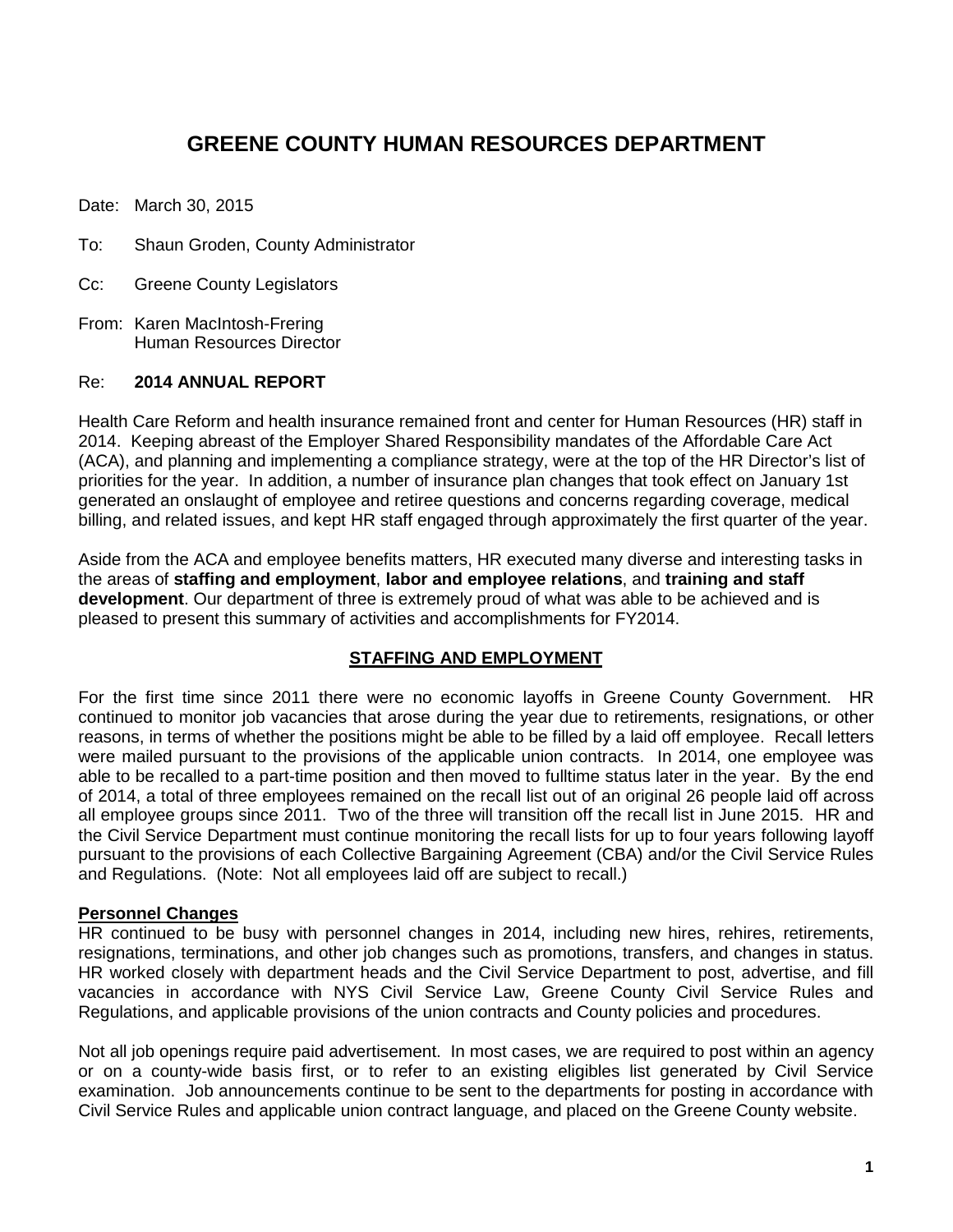HR also updated both the on-line and printable versions of its personnel change forms and distributed copies to Department Heads.

#### **Reclassifications, Reallocations, Promotional Opportunities**

HR participated in evaluating the reclassification requests of Department Heads for three employees. This activity resulted in one title being re-graded. The other two requests were denied. The Reclassification/Reallocation Committee is comprised of the Commissioner of Civil Service, HR Director and a Department Head appointed by the County Administrator annually on a rotating basis.

The HR Director worked with Department Heads and Civil Service on staffing planning. These efforts led to the creation of several new titles, some of which provided promotional opportunities for a number of staff. The HR Director evaluated all newly created bargaining unit titles and assigned grades accordingly. Promotion exams for some existing titles were ordered by a couple of Department Heads based upon the needs of those departments. In addition, promotion exams were ordered by the Civil Service Department at the request of Department Heads filling vacancies.

**Nurse Coverage:** The HR Director worked with representatives from the Sheriff's Office, Mental Health, Public Health, and Administration to pinpoint nursing needs at the Jail and develop coverage options. This resulted in a positive collaboration between the Jail and Public Health to address the needs identified.

**O\*NET Survey**: In collaboration with the Commissioner of Social Services, HR participated in a U.S. Department of Labor initiative involving the collection of knowledge, skills and competencies required for individuals in various occupations. Results of the data collection effort were to be used to update the national database of occupations called Occupational Information Network (O\*NET) which is the primary source of information on jobs in the U.S.

# **Background Checks, Physicals and Drug Tests**

HR reexamined local vendor options for the provision of pre-employment physicals and drug screens, as well as random drug screens (DOT and non-DOT). As a result, all pre-employment drug screens and physicals (except those requiring agility testing) were reassigned to another service provider within Greene County.

Background checks continued to be ordered on all prospective new hires receiving a conditional offer of employment. All background checks ordered by the HR Department are conducted by the Greene County Sheriff's Office. HR met with Sheriff's Investigators, the County Administrator and Labor Counsel in an initial review of the background check process that was initiated in January 2013 on a County-wide basis. It is expected the group will meet periodically.

# **License Event Notification Service (LENS)**

HR continued to administer the LENS Program through the NYS DMV. LENS is a data service that gathers information daily from the DMV's driver's license file and reports any new information to us (e.g., suspensions, expirations, renewals, etc.). As a result, we are able to monitor the NYS license records of CDL holders and other employees that drive for the County in the course of their work. This service is free to government agencies and helps reduce the County's insurance rates.

# **Employment Eligibility Verification (I-9)**

Completion of mandated I-9 Forms is part of the new hire process used to document verification of the identity and employment authorization of each new employee (both citizen and non-citizen) hired after November 6, 1986, to work in the United States. In 2014, HR staff conducted a self-audit and also revamped its filing system for easier retrieval.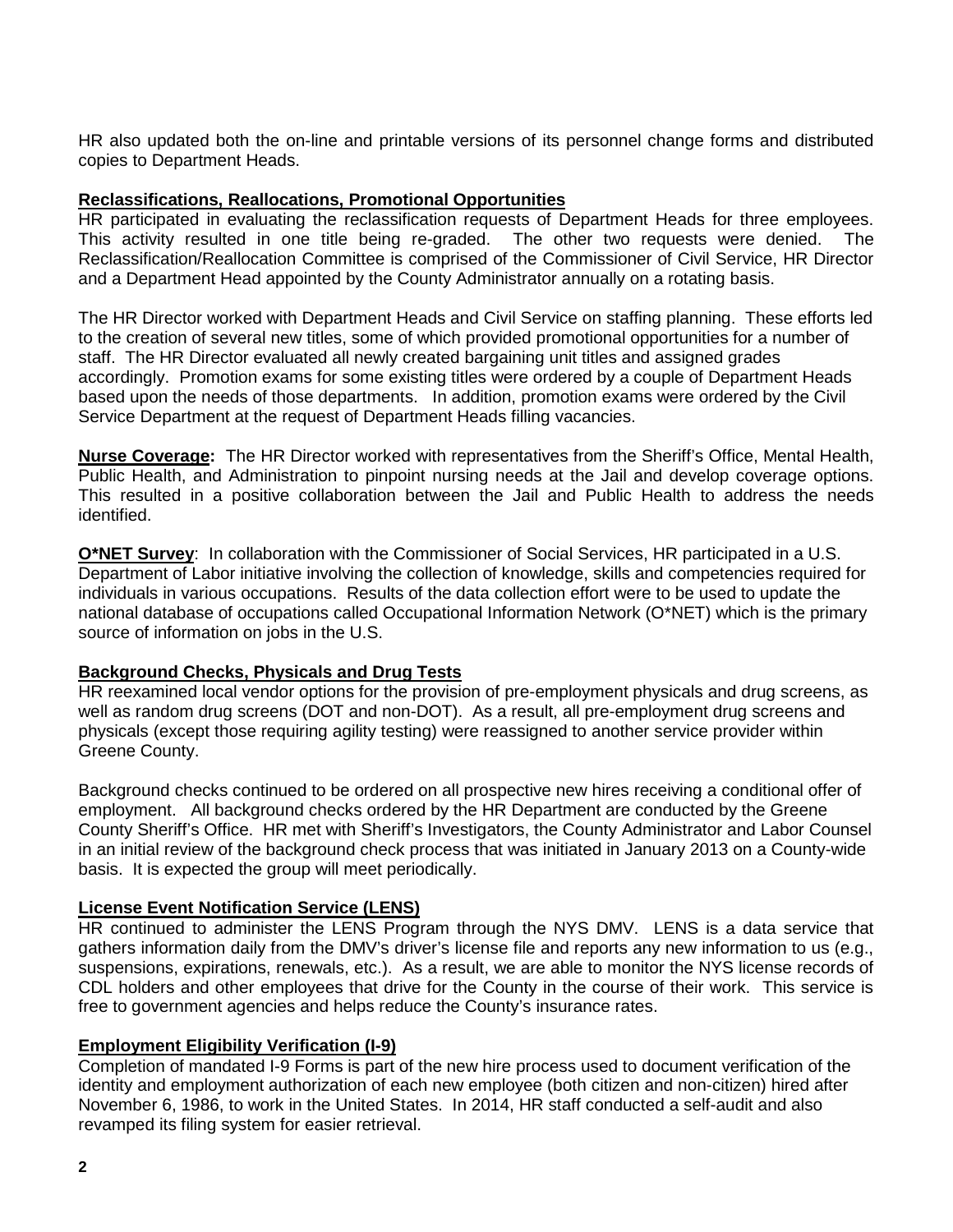The HR Director participated in E-Verify training. E-Verify is an Internet-based system that compares information from an employee's I-9 Form to data from U.S. Department of Homeland Security and Social Security Administration records to confirm employment eligibility. As of 2014, there were no E-Verify requirements in NYS, however, there was movement on the federal level to develop legislation to repeal the I-9 system and require all U.S. employers to use E-Verify going forward.

# **New World System (NWS)**

**In accordance with our stated goals for the year**, HR staff members continued to enhance their proficiency with the County's windows-based personnel/payroll system which went "live" in January 2013. The HR Director also began looking at how the system will be updated by *New World* to address the reporting requirements of the Affordable Care Act.

A Greene County New York Employees Information Website was established in 2014 by the Information Technology Department, including an HR portal that enables staff to view information about their employment history and status as it exists in the NWS, such as benefits, leave accruals, positions held, pay check details, and W2 forms. At the request of HR, IT also added links to all of the County's benefits provider websites.

#### **Employee Performance Appraisals**

The HR Department updated and disseminated the County's performance appraisal forms, and continued to actively promote the importance of regular performance evaluations. The department also continued to send out quarterly reminders and to monitor the completion of employee performance appraisals by department managers and supervisors, with a particular emphasis on probationary period evaluations.

#### **Exit interviews**

HR continued to provide to employees the opportunity to complete an Exit Interview upon retirement or voluntary separation from Greene County employment. The completed questionnaires are reviewed on an annual basis.

# **NYSAC Salary Survey**

HR completed the annual salary survey administered by the NYS Association of Counties.

#### **Cost Allocation Plan**

HR compiled employment data needed by the consultant preparing the County's Annual Cost Allocation Plan.

#### **Freedom of Information Law (FOIL) Requests**

HR collected data for the County Attorney in response to a number of Freedom of Information Law (FOIL) requests received during the year, including one from a union organizing unit regarding nonconfidential, non-managerial, and unrepresented employees.

# **COMPENSATION AND BENEFITS**

#### **Patient Protection and Affordable Care Act a/k/a the Affordable Care Act a/k/a Obamacare**

**One of the primary on-going and declared goals of the HR Department for 2014** was to continue to try and meet all mandates and deadlines as set forth by the Affordable Care Act (ACA), as well as monitor any amendments. The HR Department believes it was successful in doing so. The most significant of these would include planning and preparing for the anticipated enforcement of the Employer Shared Responsibility payments and reporting requirements scheduled to take effect in 2015. At that time, all "fulltime" employees (those working an average of 30+ hours per week or 130 hours per month) must be offered "affordable" health coverage with "minimum value," otherwise the employer will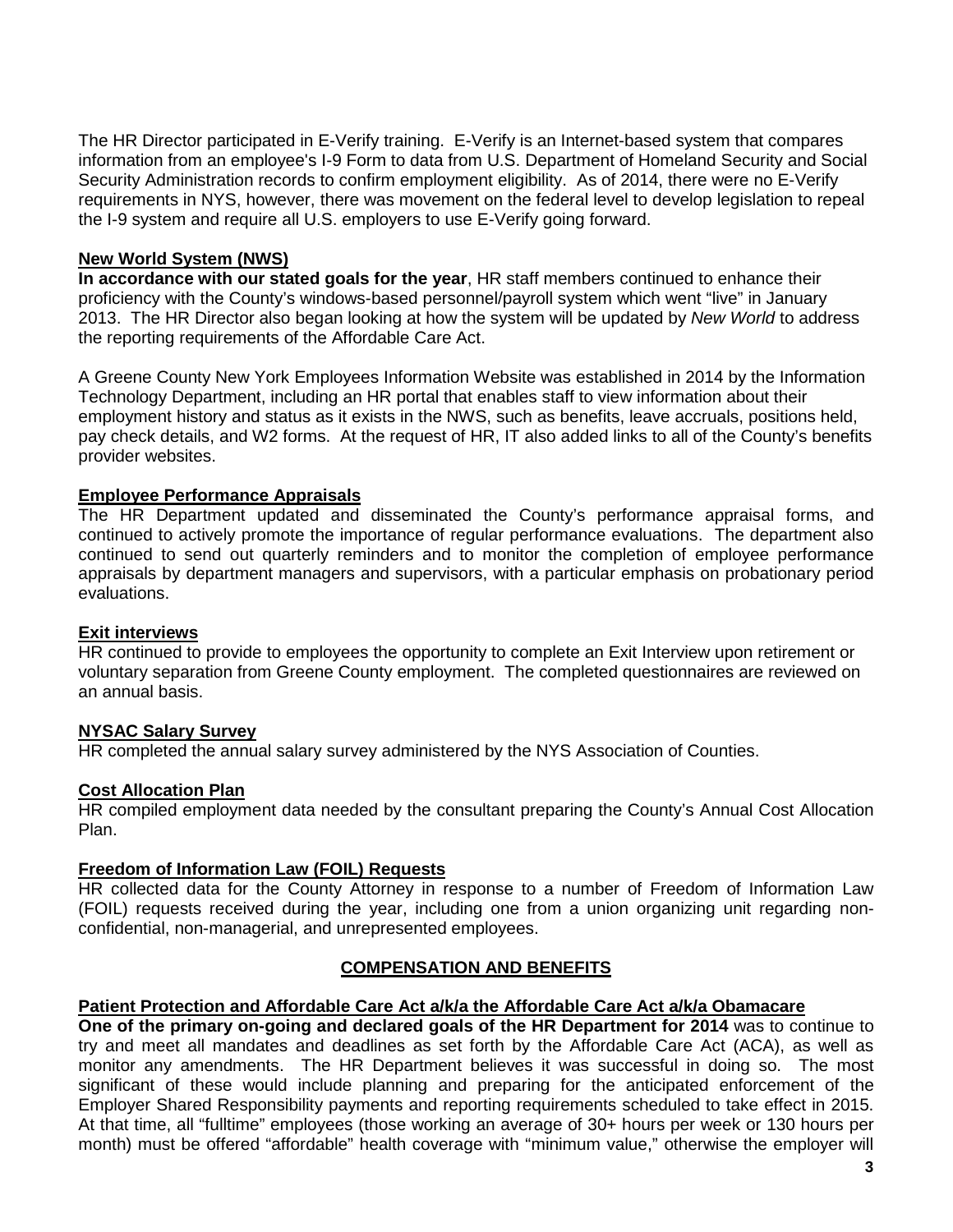be subject to a penalty. HR used 2014 as a testing period to review the regulations, check its work and identify problem areas. The following actions were among those taken in 2014:

- 1) Subsequent to an evaluation of the organization and its workforce in relation to the mandates, HR announced a change in length of the 2014 Standard Measurement Period (SMP) for "ongoing" employees. An on-going employee is one that has been employed for at least one full Standard Measurement Period. The SMP is a period of time designated by Greene County to determine if an on-going employee meets the ACA definition of a "fulltime" employee.
- 2) Conducted an Hours Analysis of all on-going part-time and per diem workers during the Administrative Period. Notified three employees that they were eligible for health insurance. (None enrolled as they all had other coverage.) Provided written notice to the remaining employees indicating that they were not currently eligible.
- 3) Conducted health insurance "Affordability" calculations for each existing insurance plan offered by the County, as well as any proposed plan under consideration.
- 4) Updated the County's COBRA model notice to include information about the Health Insurance Marketplace. Began using the new notice and sent copies to the departments for posting.
- 5) Updated the Marketplace Model Notice and distributed it to staff via pay envelopes. Replaced the existing notice in all new hire packets with the updated version.
- 6) Forwarded PCORI fee information regarding the self-funded Rx program to the Treasurer's Office for completion of the appropriate tax form.
- 7) Later in the year, reevaluated the organization and its workforce in relation to the mandates and planned a modification in the Standard Measurement Period start and end dates for 2015. The Administrative and Stability Periods for on-going employees were also adjusted accordingly.
- 8) In further planning for 2015, evaluated and amended the Initial Measurement Period (IMP) Greene County established for determining whether a *NEW* variable-hour employee meets the ACA definition of a "fulltime" employee based on the average number of hours worked. Beginning 1/1/15 the IMP for Greene County will run for six (6) months beginning the first day of the month after employment begins. The Administrative and Stability Periods for these employees will run in tandem with the IMP. If the County cannot determine on the date of hire whether a new employee will work an average of at least 30 hours per week, then they will be considered a new variable-hour employee.

# **Health Insurance**

Two significant health plan changes that became effective January 1, 2014, kept HR staff extremely busy early in the year processing changes in *New World* and on the insurance company websites; working out enrollment problems with the carriers; answering questions and assisting customers with medical billing, coverage, and other issues. The plan changes were implemented in reaction to learning that rates for the commercial PPO and EPO plans would be increasingly dramatically in 2014 as related to the Affordable Care Act and other factors. The new plans introduced were as follows:

1) **Deductible Plan (PPO/EPO)**: A \$400/\$800 deductible plan with a \$1000/\$2000 out-of-pocket maximum for managerial and confidential staff, and elected officials. The plan also increased doctor's visit co-pays from \$15 to \$20 and prescription co-pays from \$5/\$15/\$25 to \$10/\$30/\$45, and introduced a mandatory mail order component for maintenance medications.

HR hosted Q&A sessions for deductible plan members and for several of the unions being asked by the County to consider moving the deductible plan.

**2) Medicare Advantage Plan (MAP)**: An alternative to the commercial plan for Medicare eligible retirees and their Medicare eligible dependents.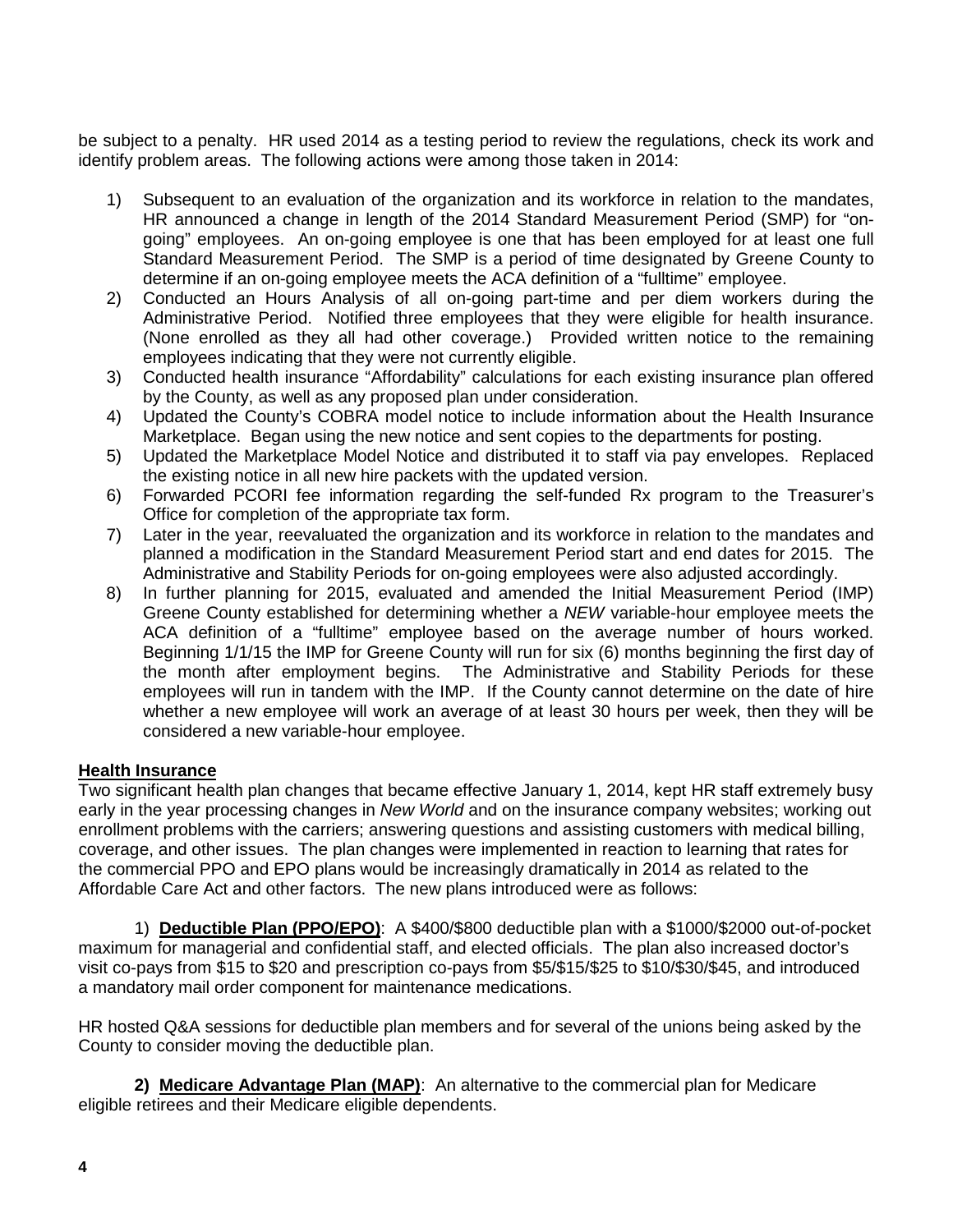HR developed a set of communications for new and existing retirees to help facilitate their understanding of the health insurance options available to them and their eligible dependents, prior to and after becoming Medicare eligible. In particular, what action needs to be taken upon Medicare eligibility if an individual has another Medicare prescription drug plan available to them (i.e., through a spouse or former employer) since Federal regulations prohibit dual coverage in these situations.

HR staff reconciled the retiree list in order to make certain each retiree and dependent was enrolled in the appropriate plan at the appropriate coverage and contribution levels. A*ctively working* Medicare eligible retirees were eliminated from the Medicare Advantage Plan (a retiree only plan) and transferred back to or maintained on the commercial plan with those retirees that are not yet Medicare eligible.

HR staff also overhauled the health insurance census to reflect enrollment changes and to list each Medicare eligible retiree and spouse individually since each is enrolled in the MAP independently of the other. In addition, all health insurance records within the department were reorganized for ease of use.

The HR Director participated in a review of Medicare Advantage Plan premium rate quotes for 2015 collected by the Insurance Broker. Based on the numbers, plans were made to switch carriers effective the first of the year, not only saving \$15 per member per month over the 2014 rate but avoiding a substantial 2015 rate increase announced by the current insurance provider. HR staff worked with the new carrier and Insurance Broker to set-up the new plan, transfer data, and inform Medicare eligible retirees and their Medicare eligible dependents about the change prior to implementation.

The Insurance Broker also provided the County with 2015 premium rate quotes from a competing insurance carrier for the PPO and EPO deductible plans. Upon final evaluation, it was determined by the County that it would be better served by sticking with the current provider and plan.

**Open Enrollment:** HR coordinated an Employee Benefits Fair during the annual Health Insurance Open Enrollment Period providing employees the opportunity to meet with representatives from the County's benefits providers. A marketing campaign on the benefits of custom home delivery for maintenance medications was also undertaken.

# **Medicare Management**

In 2014, HR continued to monitor when retirees and their benefit–eligible dependents become qualified for Medicare Part B. This was important to know in the past because the County's health care costs were discounted as Medicare became primary. It was also important for purposes of Medicare subsidy reimbursement. It remained important in 2014 in order to appropriately transfer retiree enrollment from the commercial plan to the Medicare Advantage Plan.

Coincident with implementation of the Medicare Advantage Plan, the County forfeited its ability to apply for Medicare subsidy reimbursement from 2014 forward. Fortunately, subsidy reimbursement applications had already been submitted for 2012 and 2013, therefore, Greene County could anticipate reimbursement for those years, payable in 2014 and 2015, respectively. In 2014, Greene County received a total of **\$228,098.76** in Medicare subsidy reimbursement for 2012.

# **Creditable Coverage Notices**

HR sent compliance letters to all Medicare eligible actively working individuals and their dependents, Medicare eligible COBRA individuals and their dependents, Medicare eligible disabled individuals and their dependents, and retirees and dependents covered by the Greene County Prescription Drug Plan, informing them that the Greene County Health Insurance prescription drug plan is a creditable plan so they do not need to join a Medicare Prescription Drug Plan.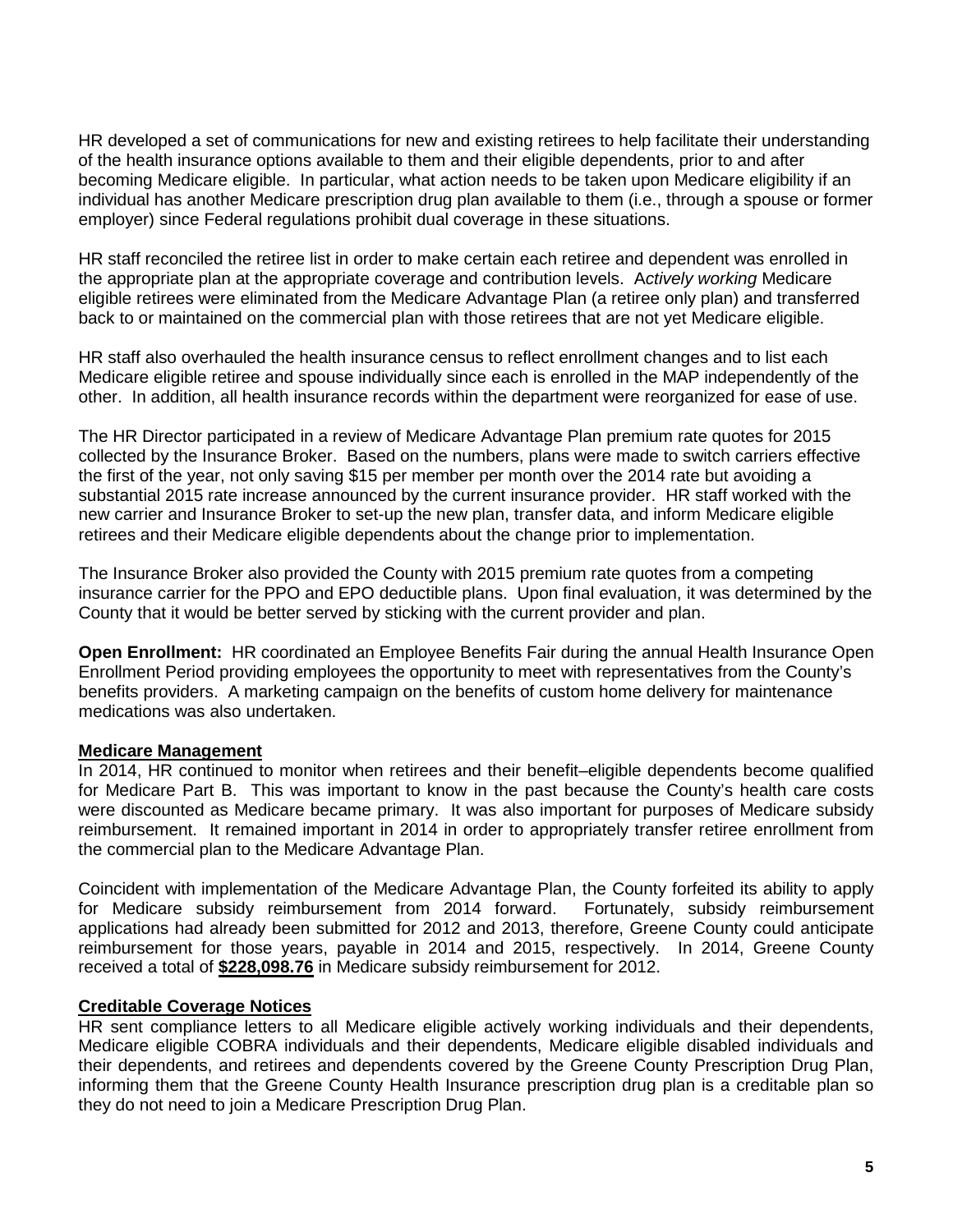The HR Department also fulfilled the Online Disclosure to CMS (Centers for Medicare & Medicaid Services) by completing the second disclosure requirement.

# **Dental and Vision Insurance**

HR staff continued to administer the dental and vision plans. There were no carrier changes for 2014.

While Greene County was in the middle of a rate guarantee with its vision carrier, and not scheduled to renew again until January 1, 2016, a 2% rate increase was imposed off-renewal effective 1/1/14 to accommodate the ACA Health Insurance Provider Fee.

Dental rates increased by 4%.

#### **Health Insurance Buyout**

HR continued to process applications and maintain records for the Health Insurance Buyout for employees providing proof of alternative health care coverage.

#### **Flexible Spending Plan (FSA)**

HR continued to administer the FSA in collaboration with the County's FSA provider. Employees were given the opportunity to meet with an FSA representative during the annual Open Enrollment period in October. Enrollment in the plan remained steady in 2014 at about 100 participants despite the implementation of a deductible health insurance plan for managerial and confidential staff, and elected officials. The County reconfirmed its decision not to participate in the rollover.

#### **COBRA Administration**

HR updated its COBRA model notice to include information about alternatives in the Health Insurance Marketplace. HR routinely extends health, dental and vision insurance coverage under the Consolidated Omnibus Budget Reconciliation Act (COBRA) to covered employees and their family members when there is a "qualifying event" that would result in a loss of coverage under an employer's plan (e.g., resignation, loss of dependent care status, divorce, death, etc.). The COBRA amount is equal to the full cost of the monthly insurance premiums. HR began using the updated notice and sent copies to the departments for posting.

# **Medicaid and Family Health Plus Premium Assistance Programs**

HR updated and sent a notice to all departments for posting regarding potential eligibility of employees for a program available through New York State that can help those who are struggling to pay their premiums. NYS uses funds from its Medicaid or Family Health Plus programs to help people who are eligible for employer-sponsored health coverage, but need assistance in covering the cost of their health premiums. This premium assistance program became effective for local government employees on September 1, 2010, although it is unlikely many, if any, of our staff would meet the eligibility requirements.

# **Americans with Disabilities Act (ADA)**

As co-ADA Coordinators, the HR Director and County Attorney processed five requests for accommodation in 2014.

# **Medical Leave and Disability**

HR processed a total of 52 new requests for leave under the Family Medical Leave Act (FMLA) in 2014, which was a decrease of 29% from the previous year. A total of 48 applications were approved for FMLA. The other four were disqualified because the applicants did not meet the eligibility requirements (i.e., had not worked for Greene County for at least 12 months and/or had not worked at least 1250 hours in the previous 12 months). The majority of employees used FMLA leave for their own serious health condition. Most of the leaves averaged 2-4 weeks, although the incidence of seriously ill individuals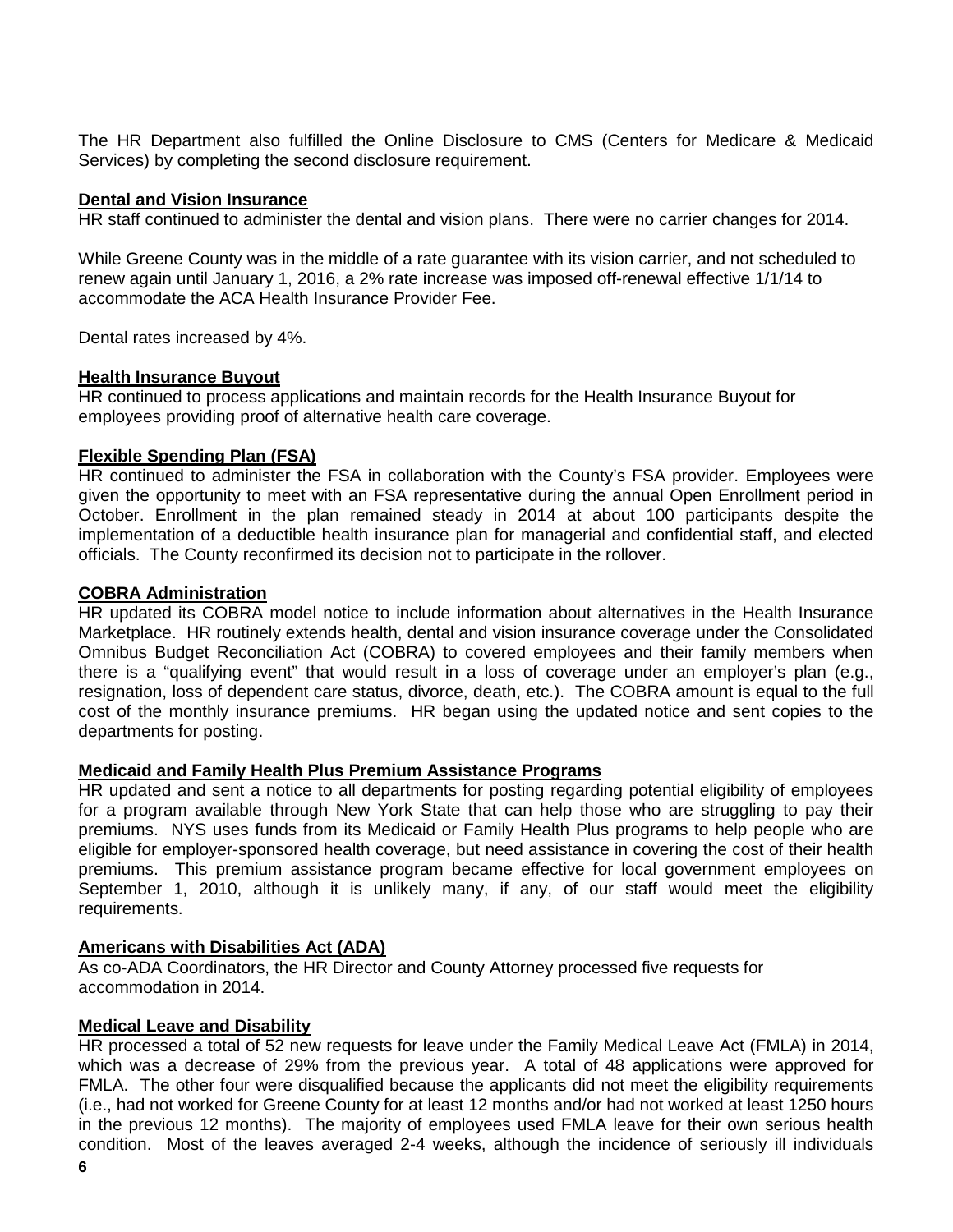using 12-15 weeks (with approved extensions) more than doubled. HR processed the paperwork for 13 employees on approved medical leave who also filed for short-term disability. Nineteen of the 48 leaves were granted on an intermittent basis. There were no requests for FMLA Military Family Leave in 2014.

# **Retirement: New York State Voluntary Defined Contribution Program**

The HR Director studied and organized plan material, and created an options election form, in preparation for orientation of eligible new hires regarding this alternative to membership in the NYS Employees Retirement System. (General eligibility: Non-union employees hired on or after 7/1/13 that make \$75,000 or more and are not already enrolled in the NYSERS.) Defined contribution plans are retirement savings vehicles that provide benefits "defined" by employer and employee contributions to the plan and the investment earnings on those contributions. Participants are responsible for managing the investments in their account. Their retirement benefits are based on the success of their investments. This is different from the NYSERS which is a defined benefit plan that provides a fixed and predictable lifetime monthly income at retirement. Information about the Voluntary Defined Contribution Plan began to be incorporated into new hire orientation, as appropriate.

# **Unemployment Claims**

HR assisted in processing all claims for unemployment insurance benefits in 2014.

# **Workers' Compensation**

HR continued to guide claimants and department representatives through the Workers' Compensation process, transmit paperwork to the County's third-party administrator, and follow-up as needed. We also replaced the C2 with a new C2-F form that requires the inclusion of accident location and witness information. In January, HR completed the SH900 and SH900.1 forms for 2013, distributed them to County departments in compliance with posting mandates, and sent copies to the NYS Department of Labor. HR also maintained records of all existing and new work-related injuries and illnesses that occurred throughout the 2014 calendar year. In 2014, Greene County experienced 1 death (determined not to be work related), 11 cases of missed work, 0 job transfer or restriction cases, and 20 other reportable cases. This was the result of 32 total incidents which was an increase of more than 50% from 2013. (It is interesting to note there had been a more than 50% decline in incidents in 2013 from 2012.) There was also a significant increase in the number of missed days of work in 2014 as compared to the previous year. A summary of the types of incidents by worksite was prepared for review by the Safety Coordinator and County Administrator.

# **Compliance Postings**

HR conducted its annual audit of federal and state employment posting mandates and distributed new and updated postings to all departments.

# **Employee Wellness**

HR continued to be an active participant on the Wellness Committee, along with the County Administrator and representatives from Greene County Public Health, our insurance carrier, the Healthy Weight initiative, and the County's Insurance Broker.

A variety of wellness activities ran throughout the year including, a *Lunch and Learn* program on healthy sleep, several worksite walking and weight management programs, participation in the Rural Health Network's Biggest Loser contest, and a roster of fitness classes available at no cost to insurance plan members and their dependents. Efforts to get employees to "know their numbers" by completing a confidential Health Risk Assessment (HRA) continued to be a priority, and included the opportunity to *Take Charge of Your Health* by participating in a mini-training session, and the promise of an extra entry in the Employee Benefits Fair raffle for all who completed the survey. Wellness Committee members vowed to continue the push toward increased participation in the HRA in the coming year.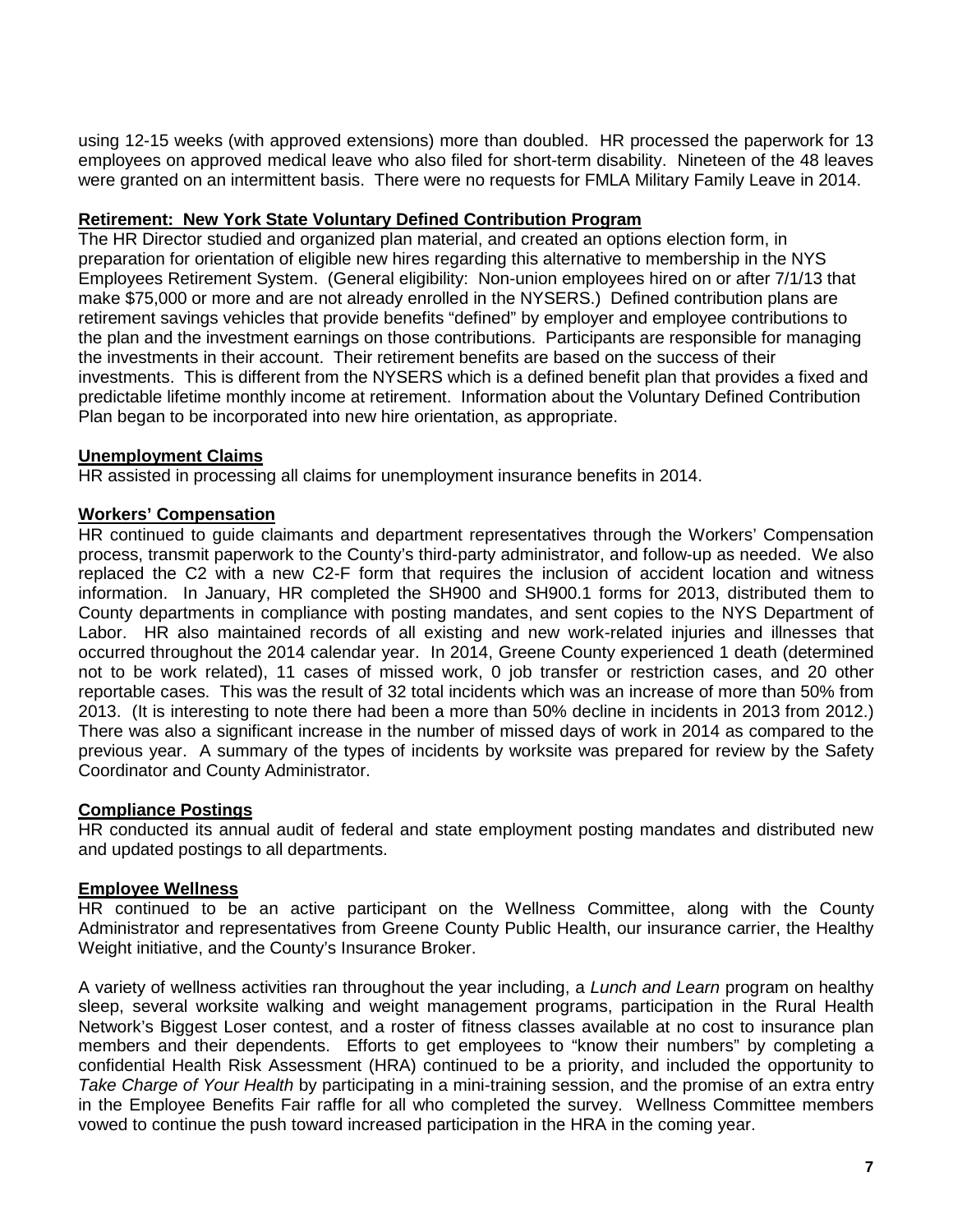# **Blood Borne Pathogens**

HR continued to have a presence on the Blood Borne Pathogens Committee and worked with the Public Health Department to coordinate training for County employees.

# **Blood Drive**

HR coordinated an employee blood drive at the Catskill Office Building in July.

# **Administrative Manual**

The HR Director continued to be actively involved on the Greene County Administrative Manual Review Committee and contributed in the following ways:

- 1) Submitted updates to the COBRA section to include information about the Health Insurance Marketplace.
- 2) Developed an Internship Policy and disseminated it to Department Heads post adoption.
- 3) Asked labor counsel to review and update the Discrimination and Harassment Policy with specific attention to the addition of language regarding volunteers and interns. Sent out copies of the revised policy to departments for posting and developed a training plan for 2015.
- 4) Updated the Social Networking Policy with the assistance of labor counsel. Sent copies to Department Heads for distribution and acknowledgment of receipt by staff.

# **NYS Medical Marijuana Program**

The HR Director began exploring how the NYS Medical Marijuana Program, which will make medical marijuana accessible to patients with certain conditions such as cancer and HIV/AIDS, has the potential to impact the County's Drug Free Workplace, Drug Testing, Vehicle Use, and other employment policies, if at all. The proposed regulations were released by the Governor's Office on December 17, 2014 in accordance with the Compassionate Care Act.

# **LABOR AND EMPLOYEE RELATIONS**

# **Labor Contract Negotiations**

The HR Director continued to be an active participant on the management team in union contract negotiations, including assisting with development of the County's proposals and analyzing the proposals of each union. Another primary task for HR involved the preparation of employee data sheets for each bargaining unit, including hire and longevity dates, leave time accrued and taken, health insurance enrollment information, etc.

The County's need to gain control over health care costs by updating and modifying its health insurance program County-wide remained a central focus of negotiations. Introduction of the deductible plan concept was a large part of that.

**AFSCME**: Negotiations for the contract period beginning January 1, 2015 began late in 2014 with the exchange of proposals. This was followed with a presentation by insurance representatives on the deductible plan and a second information session for the entire bargaining unit. By the end of December the County had declared impasse and the parties were awaiting mediation. AFSCME represents employees of the Highway Department.

**CSEA Corrections Unit**: Negotiations with the Corrections Unit began in November 2013 for the contract period commencing January 1, 2014. Although the parties have not met since December 2013, all bargaining unit members were given the opportunity in January 2014 to meet with a representative from the County's insurance carrier to learn about the proposed deductible plan.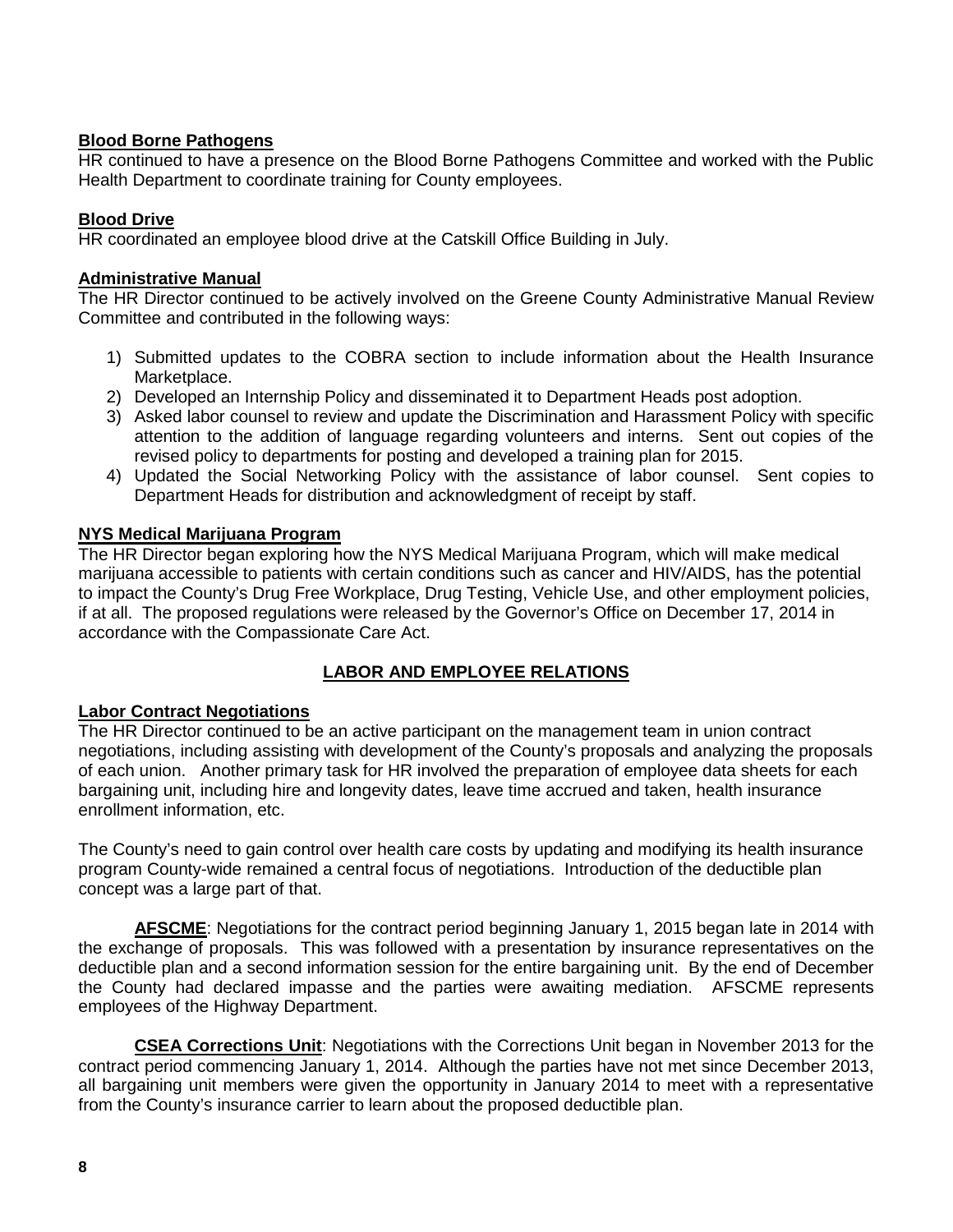**CSEA General Unit**: The parties assembled in May 2013 and exchanged proposals for the contract term commencing January 1, 2013. A number of the early meetings were dedicated to matters specific to dispatch staff at the Emergency Operations Center which functions 24/7. After that, the focus turned to more universal issues. By October the County had filed for impasse and the parties were engaged in their first mediation session by mid-December 2013. Following several unsuccessful mediation sessions the negotiators found themselves at Fact Finding by the fall 2014 and were awaiting the Fact Finder's report which arrived in December. The year ended with the issuance of recommendations on the Fact Finder's Report from the Legislature Chairman to the Greene County Legislature.

**Deputy Sheriff's Association**: The parties held their first negotiations session in November 2013 for the Contract term commencing January 1, 2014. Deductible plan information sessions were held for all union members. After several unsuccessful attempts to reach agreement, impasse was declared by the County and mediation was in progress by the summer. By September, a contract was ratified that included all of the health insurance changes sought by the County, in addition to the following wage adjustments 2014: 1.5%, 2015: 2%, 2016: 2%. This was the first union to move to the deductible plan.

**Nurses Union**: The County and the Union started meeting in May 2011 for the contract term commencing January 1, 2011. Negotiations continued throughout the year with no progress being made toward reaching a settlement. The County filed a Declaration of Impasse with PERB in January 2012 and, although mediation was unsuccessful, neither side filed for Fact Finding. Negotiations remained on hold in 2014 pending the outcome of a Petition by the nurses to change union representation.

**Teamsters**: The parties exchanged proposals in April 2013 for the Contract term commencing January 1, 2013. Since bargaining unit members have always received their insurance through the Teamsters Health and Hospital Fund, they were given the opportunity to attend a presentation conducted by the County's primary health insurance carrier so they could better understand some of the choices they were being asked to consider. A tentative agreement reached in August 2013 was voted down by the membership, and the Teamsters declared impasse. Mediation began in December and continued into 2014, without success. Although the next step would have been Fact Finding, by the end of the year the parties agreed that they wanted to give mediation another try and made a plan to do so at the start of the new year. The Teamsters represent employees at the Solid Waste Management Department.

# **Contract Grievances**

The HR Director was present at most of the second step grievance meetings at the request of the County Administrator. Several of the grievances were sustained by the County Administrator. One was withdrawn by the grievant. Two of the three individuals that filed for arbitration withdrew their grievances. The third is pending arbitration. One matter was transferred to another forum for review and disposition.

An item at the center of an Improper Practice Charge (pre-2014) was determined by a Judge not to be arbitrable. An appeal by the union is pending.

# **Disciplinary Actions**

The HR Director assisted Department Heads in processing 16 new or continuing disciplinary actions in 2014 which had the following results:

- \* Letter of Reprimand 1
- \* Unpaid suspension 3
- \* Settlement loss of vacation accruals and Letter of Reprimand 3
- \* Settlement loss of vacation accruals, Letter of Reprimand, and mandated to training 1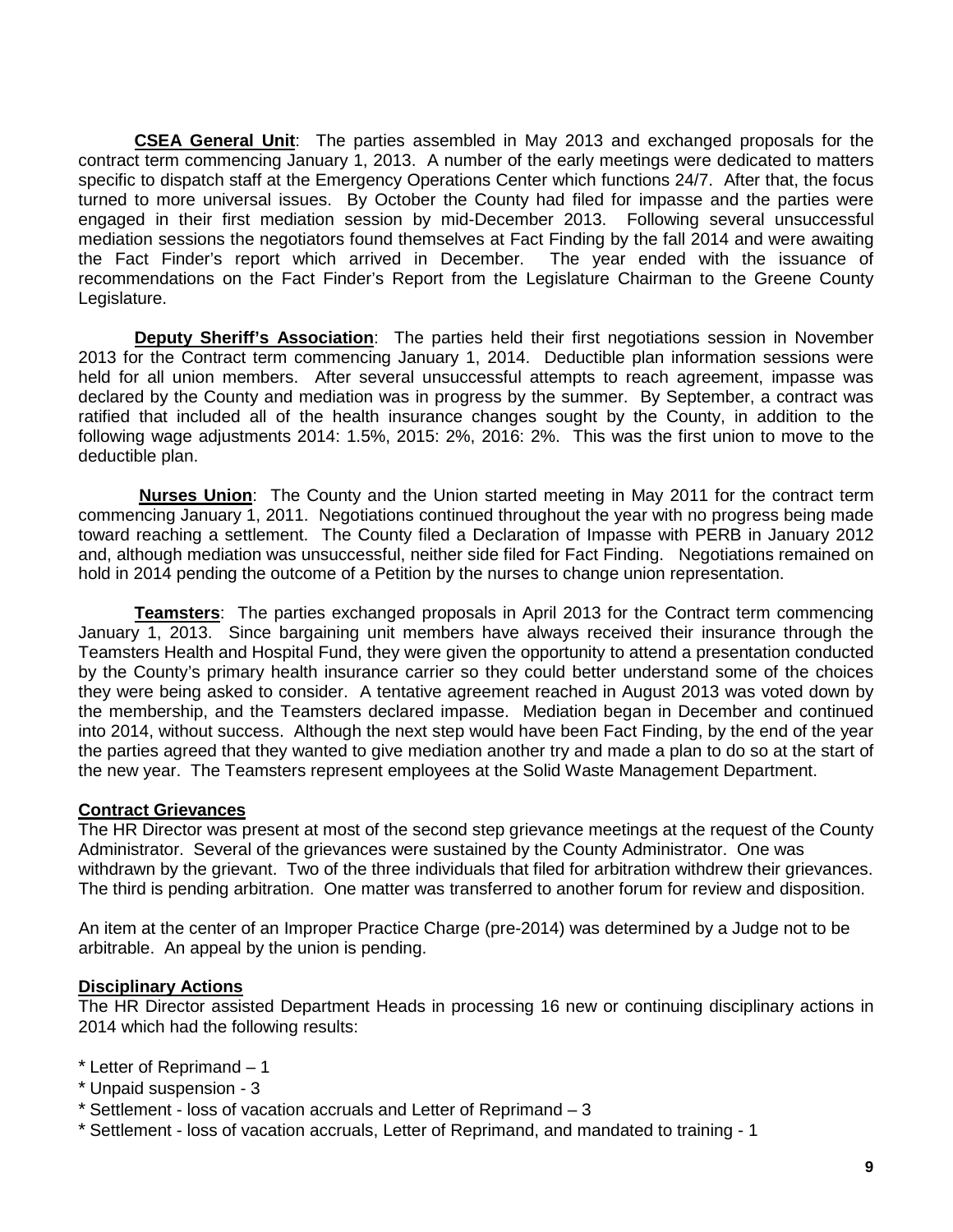- \* Arbitration settlement unpaid suspension and temporary loss of on-call opportunity 1
- \* Shift assignment awarded to employee per Arbitrator's decision 1
- \* Arbitration settlement loss of vacation accruals, admission of guilt, and Notice of Discipline maintained in personnel file  $-1$
- \* Awaiting arbitration 2
- $*$  Resignation in lieu of discipline  $-3$

# **Management Team Support**

The HR Director continued to be regularly engaged with department heads and supervisors in a consultation and support role regarding staffing and employee relations matters.

#### **Employee Awards**

HR produced the annual employee awards event on behalf of the Legislature in collaboration with the County Administrator's Office. Pins and certificates were conferred within the departments and a ceremony was held prior to a Legislature meeting to honor the Chairman's Award Winner and Employee of the Year.

# **STAFF TRAINING AND DEVELOPMENT**

HR coordinated the following workshops in 2014, and continued to administer a database to track employee participation in County-sponsored compliance and other training.

**Blood Borne Pathogens:** In collaboration with Greene County Public Health, provided training for all employees that may be at risk of accidental occupational exposure to blood borne pathogens or other potentially infectious materials in the course of their work.

**Discrimination and Harassment Prevention in the Workplace:** Classes were held for all levels of staff on this topic.

**Medical Leave and Management of Leave Abuse:** A mandatory training for Department Heads addressing the rights and responsibilities of managers and employees in accordance with applicable Law and County policy.

**Social Networking and Its Relationship to the Workplace**: Program for Department Heads and supervisors concerning legal challenges and policy considerations as related to the use of social media in the workplace.

**Wellness Classes:** Continued to assist the Wellness Committee in scheduling and promoting a variety of health and fitness programs for County employees and their dependents, including healthy sleep, Yoga, Zumba, walking, and weight loss/maintenance.

# **PLANS FOR THE NEAR FUTURE**

In addition to continually improving our service to Greene County's employees, retirees and members of the public who seek our assistance, the Human Resources Department has set the following goals for 2015:

1. **Health Care Reform**: Continue to try and meet all mandates and compliance deadlines as set forth by the Patient Protection and Affordable Care Act\ (PPACA), as well as monitor any amendments to the Act.